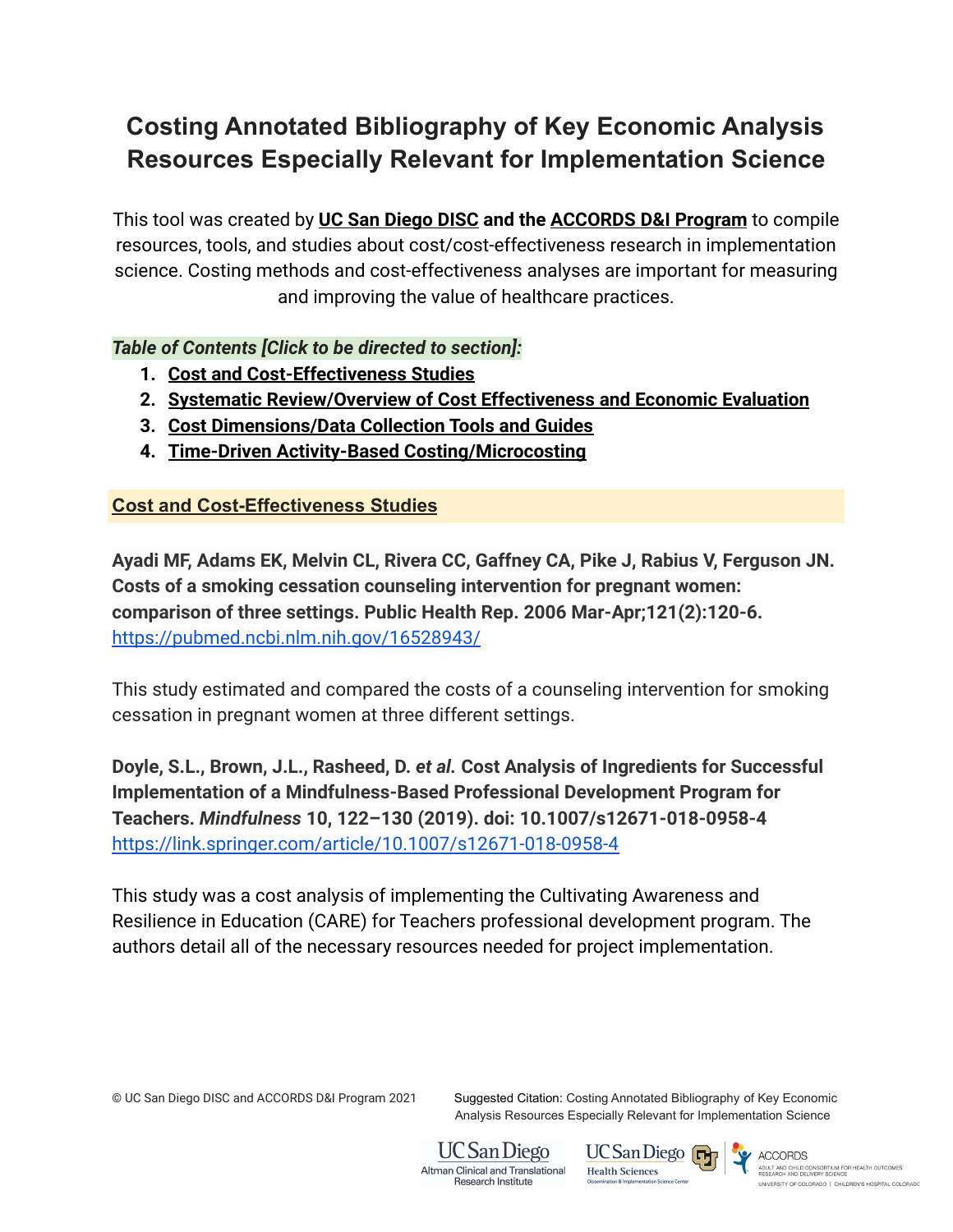# **Fishman PA, Cook AJ, Anderson M, Ralston JD, Catz SL, Carrell D, Carlson J, Green BB. Improving BP Control through Electronic Communications: An Economic Evaluation. Am J Manag Care. 2013 Sep;19(9):709-16.**

<https://pubmed.ncbi.nlm.nih.gov/24304254/>

This article assesses the cost effectiveness of the Electronic Communications and Home Blood Pressure Monitoring to Improve Blood Pressure Control (e-BP) study. Overall, the goal of the study is to better understand the cost effectiveness of web-based approaches to managing chronic illness.

**Hoomans T, Severens JL. Economic evaluation of implementation strategies in health care. Implement Sci. 2014 Dec 18;9:168. doi: 10.1186/s13012-014-0168-y.** <https://pubmed.ncbi.nlm.nih.gov/25518730/>

This editorial stresses the importance of economically evaluating implementation strategies. Furthermore, the authors address how these evaluations can be used in decision-making processes about implementation.

**Krukowski RA, Pope RA, Love S, Lensing S, Felix HC, Prewitt TE, West D. Examination of costs for a lay health educator-delivered translation of the Diabetes Prevention Program in senior centers. Prev Med. 2013 Oct;57(4):400-2. doi: 10.1016/j.ypmed.2013.06.027.** <https://pubmed.ncbi.nlm.nih.gov/23831492/>

The authors evaluated the costs of translating a Diabetes Prevention Program for older adults residing in senior centers. Specifically, the study evaluates the cost effectiveness of this translation when delivered by lay health educators.

**Rafia Rasu, Joanie Thelen, Walter Agbor Bawa, Kathy Goggin, Andrea Bradley-Ewing, Delwyn Catley, Motivational Interviewing to Encourage Quit Attempts among Smokers not ready to Quit: A Trial-Based Economic Analysis,** *Nicotine & Tobacco Research***, Volume 22, Issue 9, September 2020, Pages 1515–1523, doi: 10.1093/ntr/ntz228.** [https://academic.oup.com/ntr/article-abstract/22/9/1515/5670828?redirectedFrom=ful](https://academic.oup.com/ntr/article-abstract/22/9/1515/5670828?redirectedFrom=fulltext) [ltext](https://academic.oup.com/ntr/article-abstract/22/9/1515/5670828?redirectedFrom=fulltext)

The authors assessed and compared the cost effectiveness of motivational interviewing, health education, and brief advice for smoking cessation.

© UC San Diego DISC and ACCORDS D&I Program 2021 Suggested Citation: Costing Annotated Bibliography of Key Economic Analysis Resources Especially Relevant for Implementation Science



UC San Diego <sub>[7]</sub> **Health Sciences** 

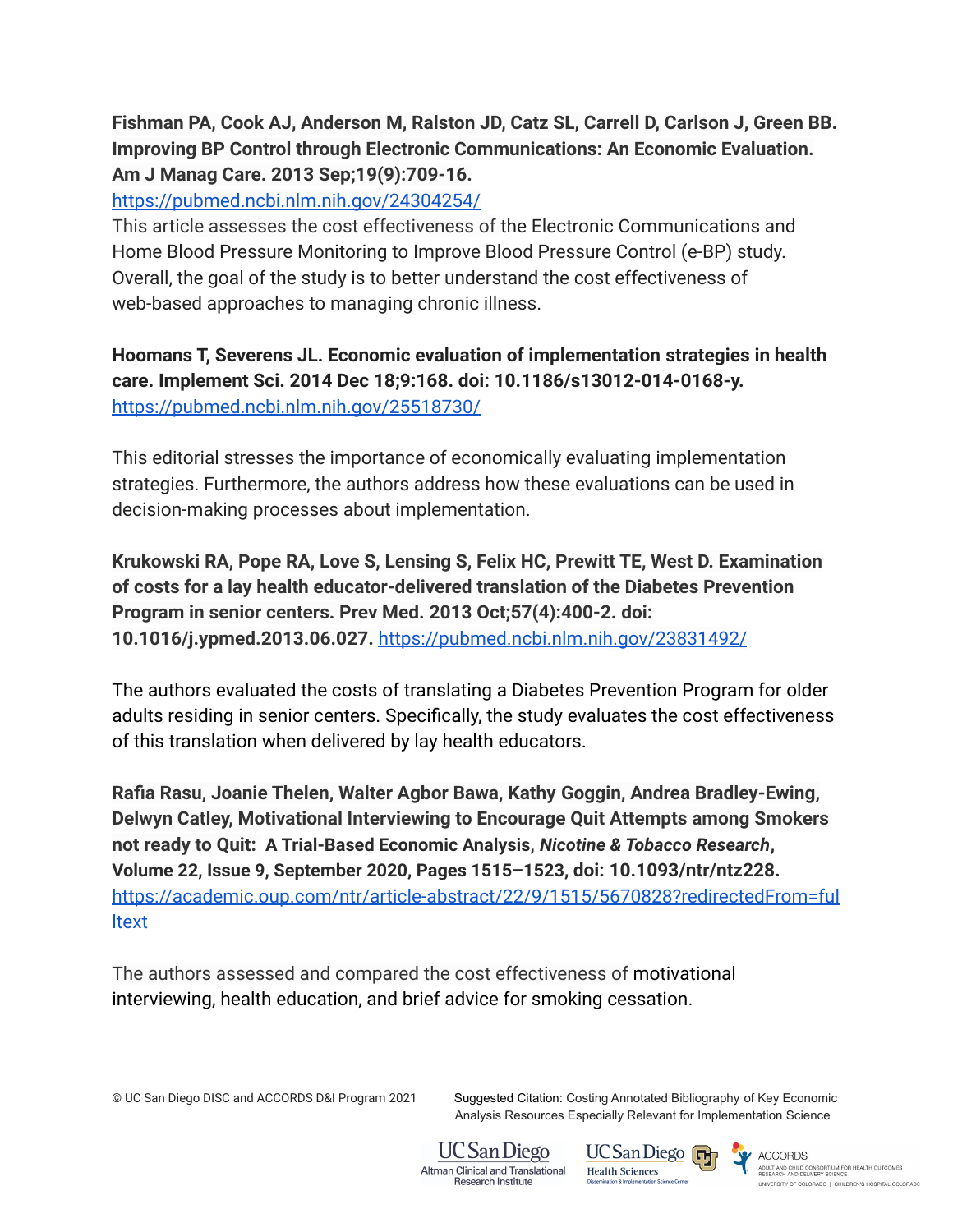**Rhodes W, Ritzwoller DP, Glasgow RE. Stakeholder Perspectives on Costs and Resource Expenditures: Tools for Addressing Economic Issues Most Relevant to Patients, Providers, and Clinics. Translational Behavioral Medicine. In Press 2017 Shoup JA, Madrid C, Koehler C, Lamb C, Ellis J, Ritzwoller DP, Daley MF. Effectiveness and cost of influenza vaccine reminders for adults with asthma or chronic obstructive pulmonary disease. Am J Manag Care. 2015;21(7):e405-413.** <https://pubmed.ncbi.nlm.nih.gov/26295268/>

This study assessed the cost effectiveness of interactive voice reminders to get the influenza vaccine and compared it to that of postcards. Specifically, the authors assessed its cost effectiveness in adults with asthma or chronic obstructive pulmonary disease.

**Ritzwoller DP, Sukhanova AS, Glasgow RE, Strycker LA, King DK, Gaglio B, Toobert DJ. Intervention costs and cost-effectiveness for a multiple-risk-factor diabetes self-management trial for Latinas: economic analysis of ¡Viva Bien! Transl Behav Med. 2011 Sep 1;1(3):427-435.** <https://pubmed.ncbi.nlm.nih.gov/22081776/>

Authors assess the cost effectiveness of ¡Viva Bien!, a multiple-risk-factor lifestyle intervention for Latinas with type 2 diabetes.

**Ritzwoller DP, Glasgow RE, Sukhanova AY, Bennett GG, Warner ET, Greaney ML, Askew S, Goldman J, Emmons KM, Colditz GA, Be Fit Be Well study i. Economic analyses of the Be Fit Be Well program: a weight loss program for community health centers. J Gen Intern Med. 2013;28(12):1581-1588.** <https://pubmed.ncbi.nlm.nih.gov/23733374/>

The authors analyze the cost effectiveness of a two-year weight-loss and blood pressure control intervention.

© UC San Diego DISC and ACCORDS D&I Program 2021 Suggested Citation: Costing Annotated Bibliography of Key Economic Analysis Resources Especially Relevant for Implementation Science





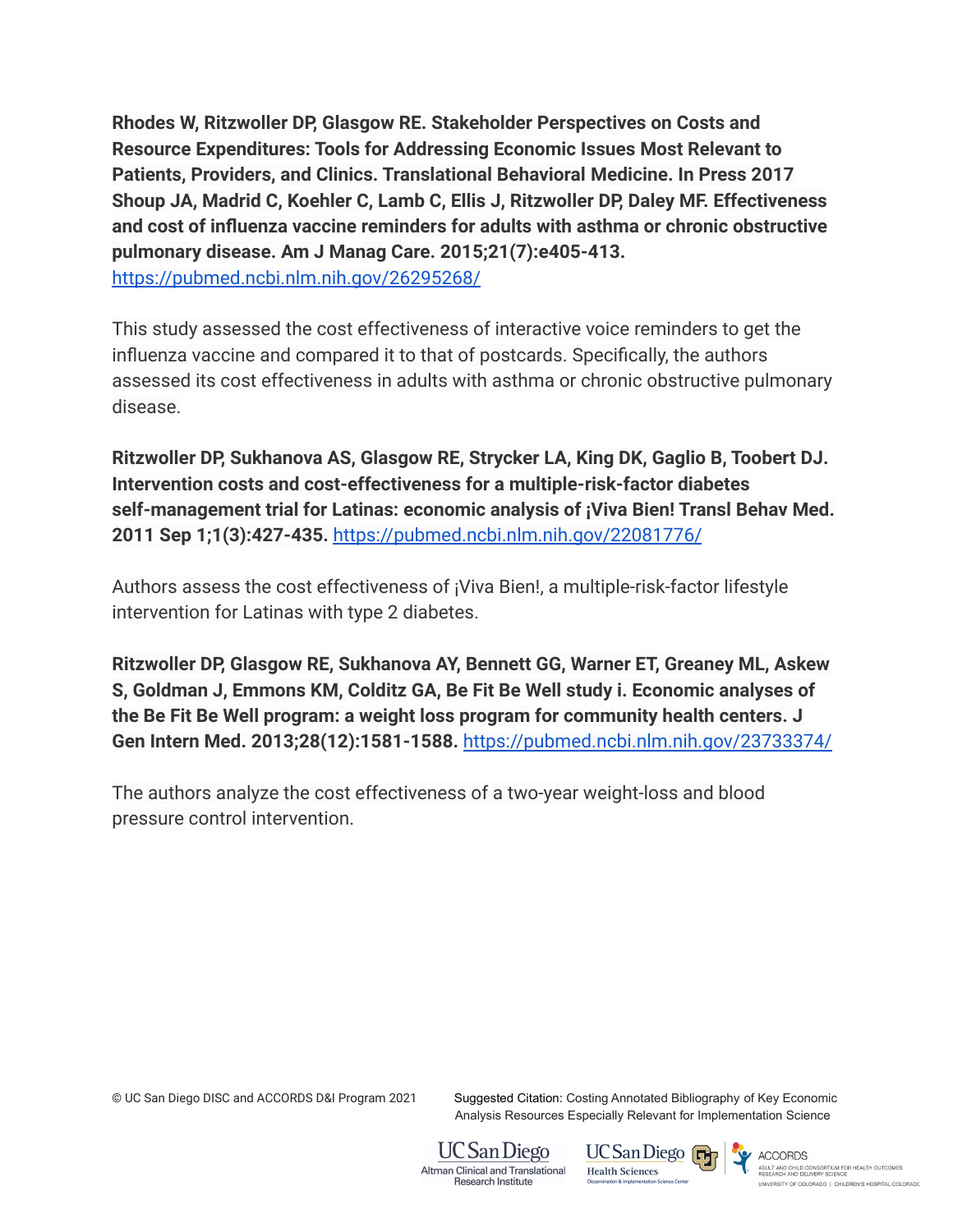### <span id="page-3-0"></span>**Systematic Review/Overview of Cost-Effectiveness and Economic Evaluation**

**Barnett ML, Dopp AR, Klein C, Ettner SL, Powell BJ, Saldana L. Collaborating with health economists to advance implementation science: a qualitative study. Implement Sci Commun. 2020 Sep 29;1:82. doi: 10.1186/s43058-020-00074-w.** <https://pubmed.ncbi.nlm.nih.gov/33005901/>

Conducted semi-structured interviews of eight health economists and eight implementation science researchers with the goal of understanding the current capacity for collaborative research. Found that although there was a desire for collaborative research among both groups of researchers, there needs to be a stronger effort to build relationships outside of one's discipline and understand other disciplinary methodologies.

**Connell JM, Griffin S. Overview of methods in economic analyses of behavioral interventions to promote oral health. J Public Health Dent. 2011 Winter;71 Suppl 1(Suppl 1):S101-18. doi: 10.1111/j.1752-7325.2011.00236.x.** <https://pubmed.ncbi.nlm.nih.gov/21656966/>

An overview of different cost effectiveness terminology and strategies. The authors detail these methods and explain their relevant use in oral health interventions.

**Hinde JM, Bray JW, Cowell AJ. Implementation science on the margins: How do we demonstrate the value of implementation strategies? Fam Syst Health. 2020 Sep;38(3):225-231. doi: 10.1037/fsh0000535.** <https://pubmed.ncbi.nlm.nih.gov/32955281/>

An editorial presenting the conceptual challenges that come with economic evaluation in implementation science. The authors also address the implications of conducting economic analysis of primary care research.

© UC San Diego DISC and ACCORDS D&I Program 2021 Suggested Citation: Costing Annotated Bibliography of Key Economic Analysis Resources Especially Relevant for Implementation Science



UC San Diego **Health Sciences** 



ACCORDS ADULT AND CHILD CONSORTIUM FOR HEALTH OUTCOMES<br>RESEARCH AND DELIVERY SCIENCE UNIVERSITY OF COLORADO | CHILDREN'S HOSPITAL COLORADO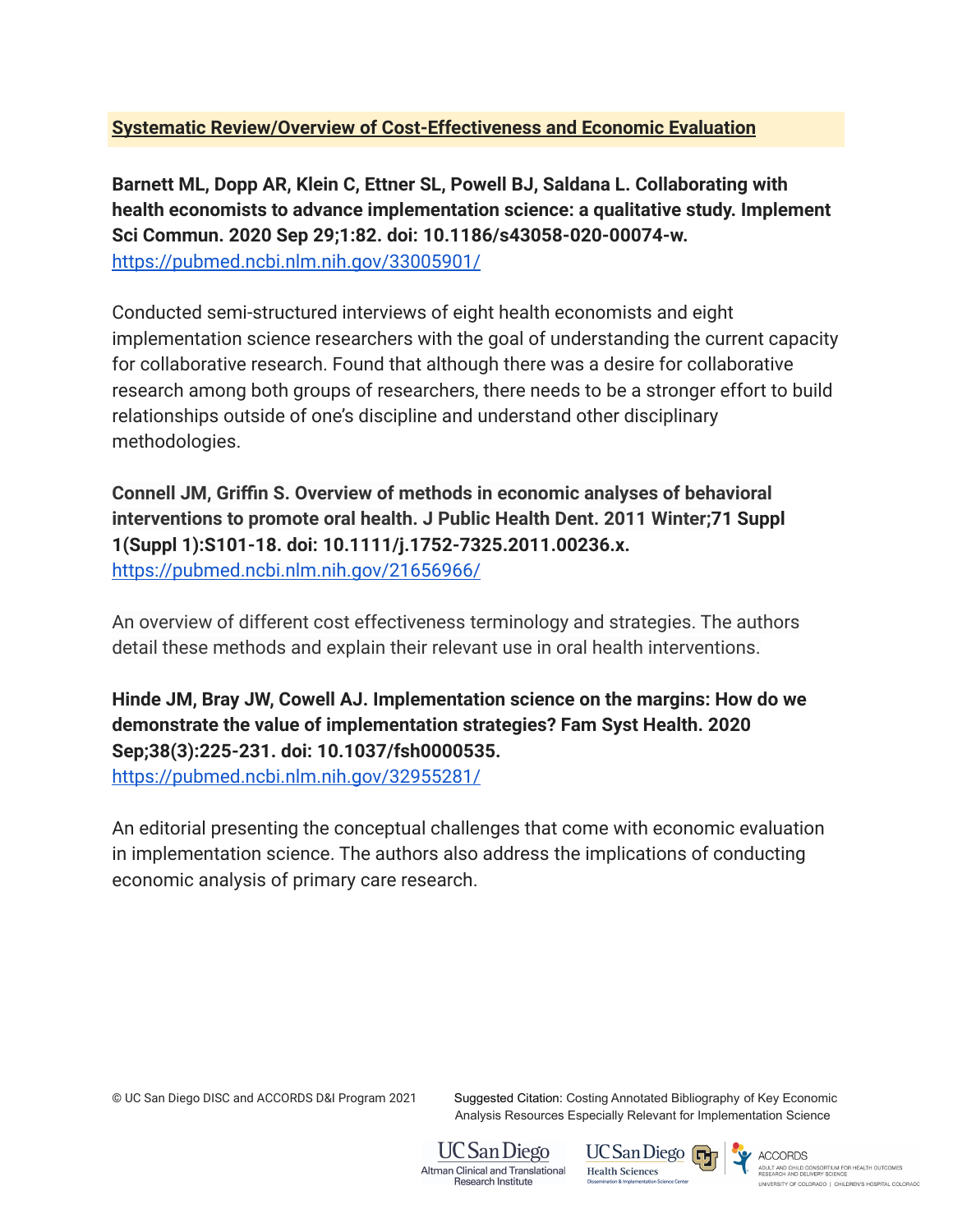**Neumann PJ, Weinstein MC. Legislating against use of cost-effectiveness information. N Engl J Med. 2010 Oct 14;363(16):1495-7. doi: 10.1056/NEJMp1007168.** <https://pubmed.ncbi.nlm.nih.gov/20942664/>

This article assesses the use of cost effectiveness measures such as cost-per-QALY (quality-adjusted life-years), which were previously banned from being used as thresholds.

**Raghavan, Ramesh. (2012). The role of economic evaluation in dissemination and implementation research. doi: 10.13140/2.1.1037.3760.**

[https://www.researchgate.net/publication/264195232\\_The\\_role\\_of\\_economic\\_evaluatio](https://www.researchgate.net/publication/264195232_The_role_of_economic_evaluation_in_dissemination_and_implementation_research) n in dissemination and implementation research

This chapter gives a brief review of economic evaluation, presents examples of economic evaluation in dissemination and implementation science literature, and proposes ways to improve (and promote) economic evaluations in implementation science.

**Roberts SLE, Healey A, Sevdalis N. Use of health economic evaluation in the implementation and improvement science fields-a systematic literature review. Implement Sci. 2019 Jul 15;14(1):72. doi: 10.1186/s13012-019-0901-7.** <https://pubmed.ncbi.nlm.nih.gov/31307489/>

A systematic review of thirty studies, including ex-post economic evaluations, cost effectiveness analyses, cost utility analyses, and cost-consequence analyses. The authors used the Quality of Health Economic Studies (QHES) framework to rate these studies and concluded that while overall quality of these studies is good, there still lacks adequate attention and collaboration on this topic.

**Sanders GD, Neumann PJ, Basu A, Brock DW, Feeny D, Krahn M, Kuntz KM, Meltzer DO, Owens DK, Prosser LA, Salomon JA, Sculpher MJ, Trikalinos TA, Russell LB, Siegel JE, Ganiats TG. Recommendations for Conduct, Methodological Practices, and Reporting of Cost-effectiveness Analyses: Second Panel on Cost-Effectiveness in Health and Medicine. JAMA. 2016 Sep 13;316(10):1093-103. doi: 10.1001/jama.2016.12195** <https://pubmed.ncbi.nlm.nih.gov/27623463/>

The Second Panel on Cost-Effectiveness in Health and Medicine assess the state of the field and recommend strategies to improve cost-effectiveness analyses.

© UC San Diego DISC and ACCORDS D&I Program 2021 Suggested Citation: Costing Annotated Bibliography of Key Economic Analysis Resources Especially Relevant for Implementation Science



UC San Diego **Health Sciences** 

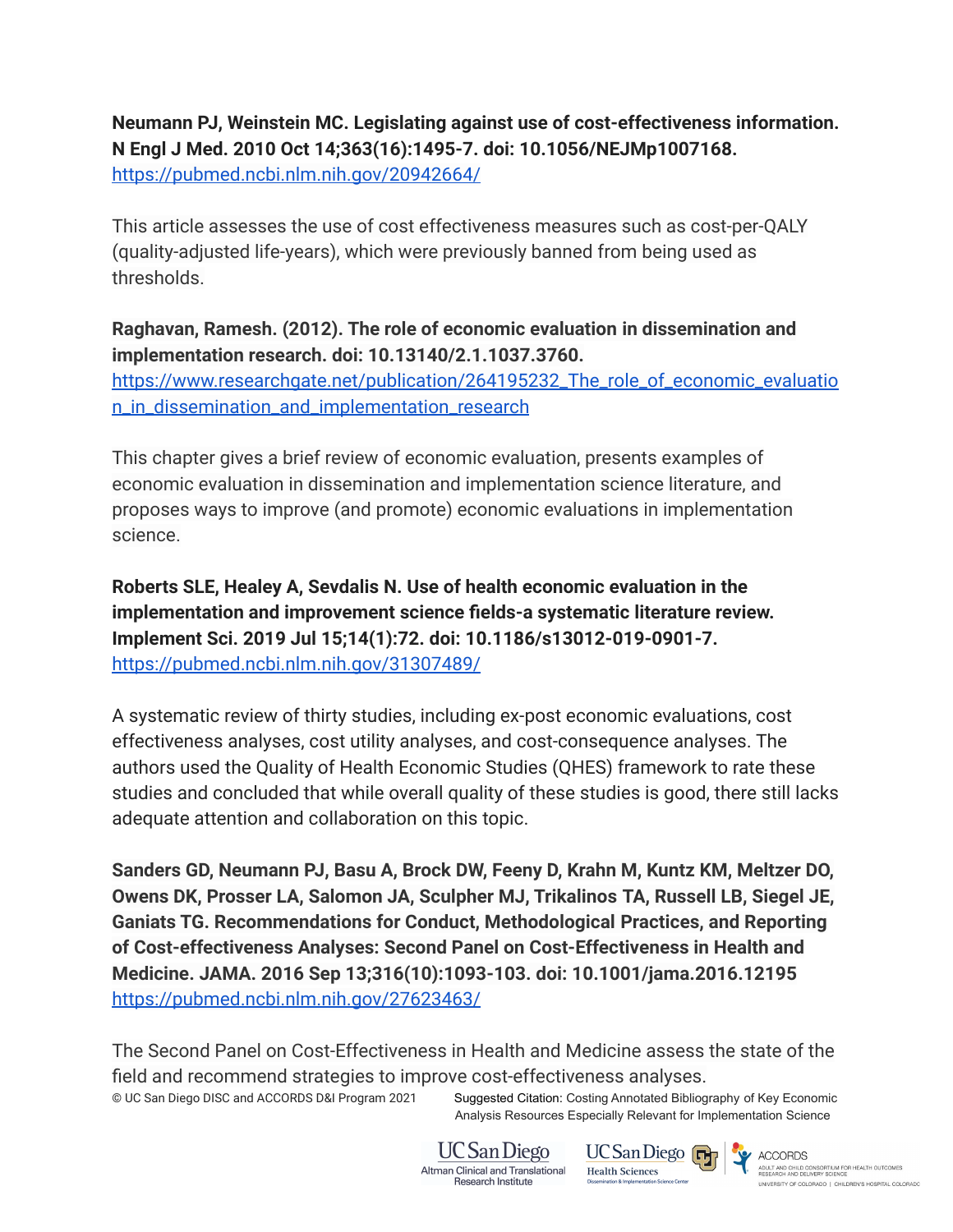# **Wagner TH, Dopp AR, Gold HT. Estimating Downstream Budget Impacts in Implementation Research. Med Decis Making. 2020 Nov;40(8):968-977. doi: 10.1177/0272989X20954387.** <https://pubmed.ncbi.nlm.nih.gov/32951506/>

The authors explain key considerations that should be made for downstream health care costs and budget impact analysis. Specifically, the authors present considerations for the implementation of evidence-based programs aimed to reduce a quality gap.

**WEBINAR on Economic evaluation and Implementation Science from the NCI:** <https://cancercontrol.cancer.gov/is/training-education/webinars/details/65>

Dr. Ramesh Raghavan and Dr. Heather Gold explain the cost effectiveness analyses play in implementation science. They assess health economics within the field currently and propose next steps for the field.

**Wilson DK, Christensen A, Jacobsen PB, Kaplan RM. Standards for economic analyses of interventions for the field of health psychology and behavioral medicine. Health Psychol. 2019 Aug;38(8):669-671. doi: 10.1037/hea0000770.** <https://pubmed.ncbi.nlm.nih.gov/31368750/>

This article explains the variability in behavioral and public health interventions (as discussed in two working meetings among the Society for Health Psychology, the National Cancer Institute (NCI), and the Office for Behavioral and Social Sciences Research (OBSSR) at the National Institutes of Health), discusses standardizing methods for evaluating cost effectiveness, and provides examples.

**Yoon, J. Including Economic Evaluations in Implementation Science.** *J GEN INTERN MED***, 2020 Jan; 35(4):985–987. doi: 10.1007/s11606-020-05649-w.** <https://rdcu.be/ccr0k>

Short article calling for more economic evaluation in implementation science. The author details a study that can be used as an example for future evaluation of economic outcomes of implementation science.

© UC San Diego DISC and ACCORDS D&I Program 2021 Suggested Citation: Costing Annotated Bibliography of Key Economic Analysis Resources Especially Relevant for Implementation Science



UC San Diego **Health Sciences** 

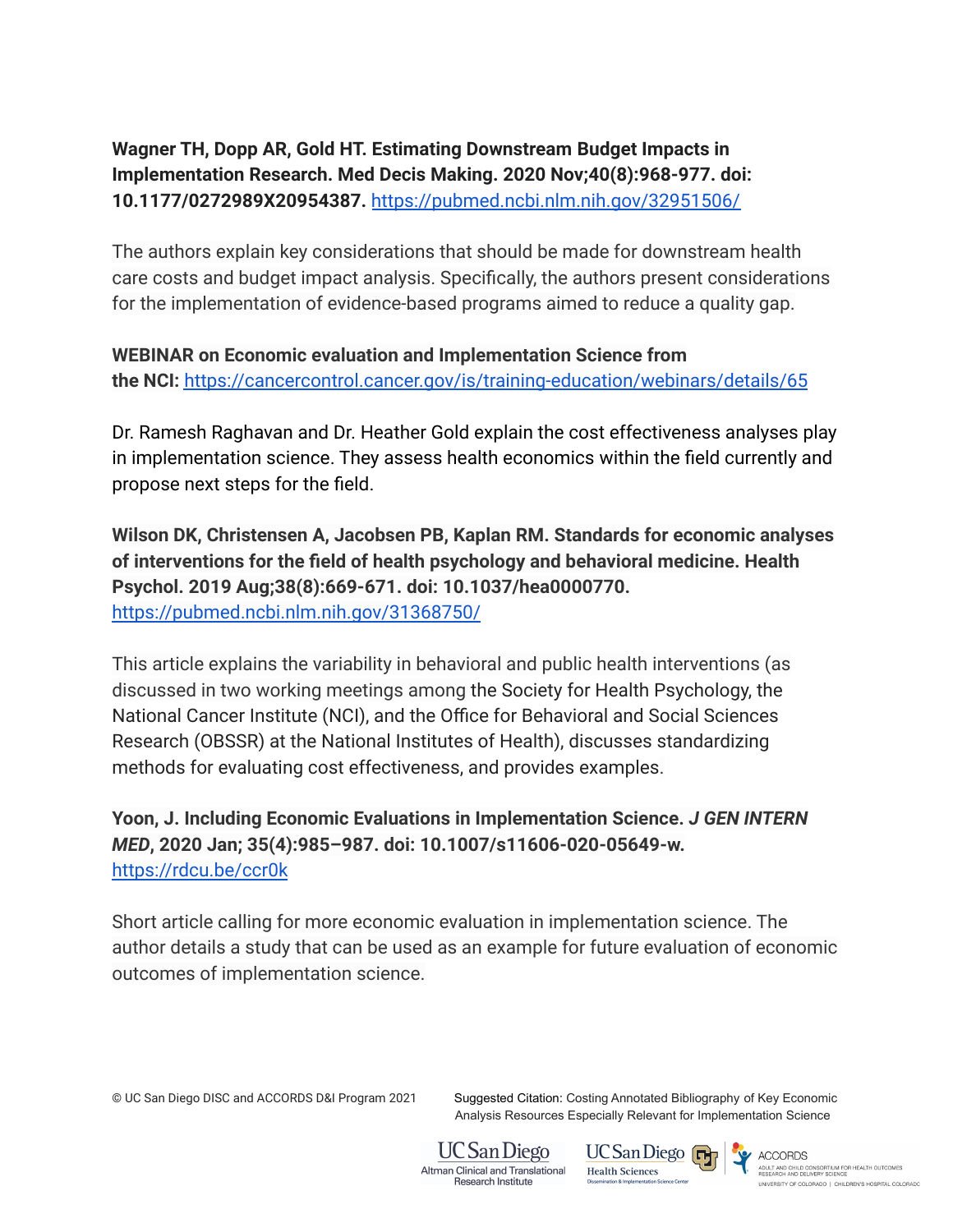#### <span id="page-6-0"></span>**Cost Dimensions/Data Collection Tools and Guides**

**Appendix A. Key Characteristics of Estimating Costs Grants. Agency for Healthcare Research and Quality, Rockville, MD.**

[https://www.ahrq.gov/ncepcr/research-transform-primary-care/transform/cost/app-a.ht](https://www.ahrq.gov/ncepcr/research-transform-primary-care/transform/cost/app-a.html) [ml](https://www.ahrq.gov/ncepcr/research-transform-primary-care/transform/cost/app-a.html)

A list of projects that have identified and evaluated the transformation costs for patient-centered medical homes (PCMH). Each project has a short description of its methods and the costs it estimated.

## **Appendix B. Example Data Collection Tools (continued). Agency for Healthcare Research and Quality, Rockville, MD.**

[https://www.ahrq.gov/ncepcr/research-transform-primary-care/transform/cost/app-b-p](https://www.ahrq.gov/ncepcr/research-transform-primary-care/transform/cost/app-b-pt2.html) [t2.html](https://www.ahrq.gov/ncepcr/research-transform-primary-care/transform/cost/app-b-pt2.html)

A compiled list of three cost dimensions tools developed. Includes screenshots of each tool with a short overview.

**Basu R, Ory MG, Towne SD Jr, Smith ML, Hochhalter AK, Ahn S. Cost-effectiveness of the chronic disease self-management program: implications for community-based organizations. Front Public Health. 2015 Apr 27;3:27. doi: 10.3389/fpubh.2015.00027. eCollection 2015.** <https://www.frontiersin.org/articles/10.3389/fpubh.2015.00027/full>

This study estimates the cost-effectiveness of the Chronic Disease Self-Management Program (CDSMP) and estimates the cost-effectiveness ratios based on depression status.

#### **D2V Costing Resource Hub - Costing and Data Collection**

[https://medschool.cuanschutz.edu/accords/cores-and-programs/economic-analysis/p](https://medschool.cuanschutz.edu/accords/cores-and-programs/economic-analysis/psv-resource-hub) [sv-resource-hub](https://medschool.cuanschutz.edu/accords/cores-and-programs/economic-analysis/psv-resource-hub)

Online resource that details the reasons for measuring cost and different methods that can be used to evaluate cost effectiveness of an intervention.

**Dodoo MS, Krist AH, Cifuentes M, Green LA. Start-up and incremental practice expenses for behavior change interventions in primary care.Am J Prev Med. 2008 Nov;**

© UC San Diego DISC and ACCORDS D&I Program 2021 Suggested Citation: Costing Annotated Bibliography of Key Economic Analysis Resources Especially Relevant for Implementation Science



UC San Diego <sub>[7]</sub> **Health Sciences** 



ACCORDS ADULT AND CHILD CONSORTIUM FOR HEALTH OUTCOMES<br>RESEARCH AND DELIVERY SCIENCE UNIVERSITY OF COLORADO | CHILDREN'S HOSPITAL COLORADO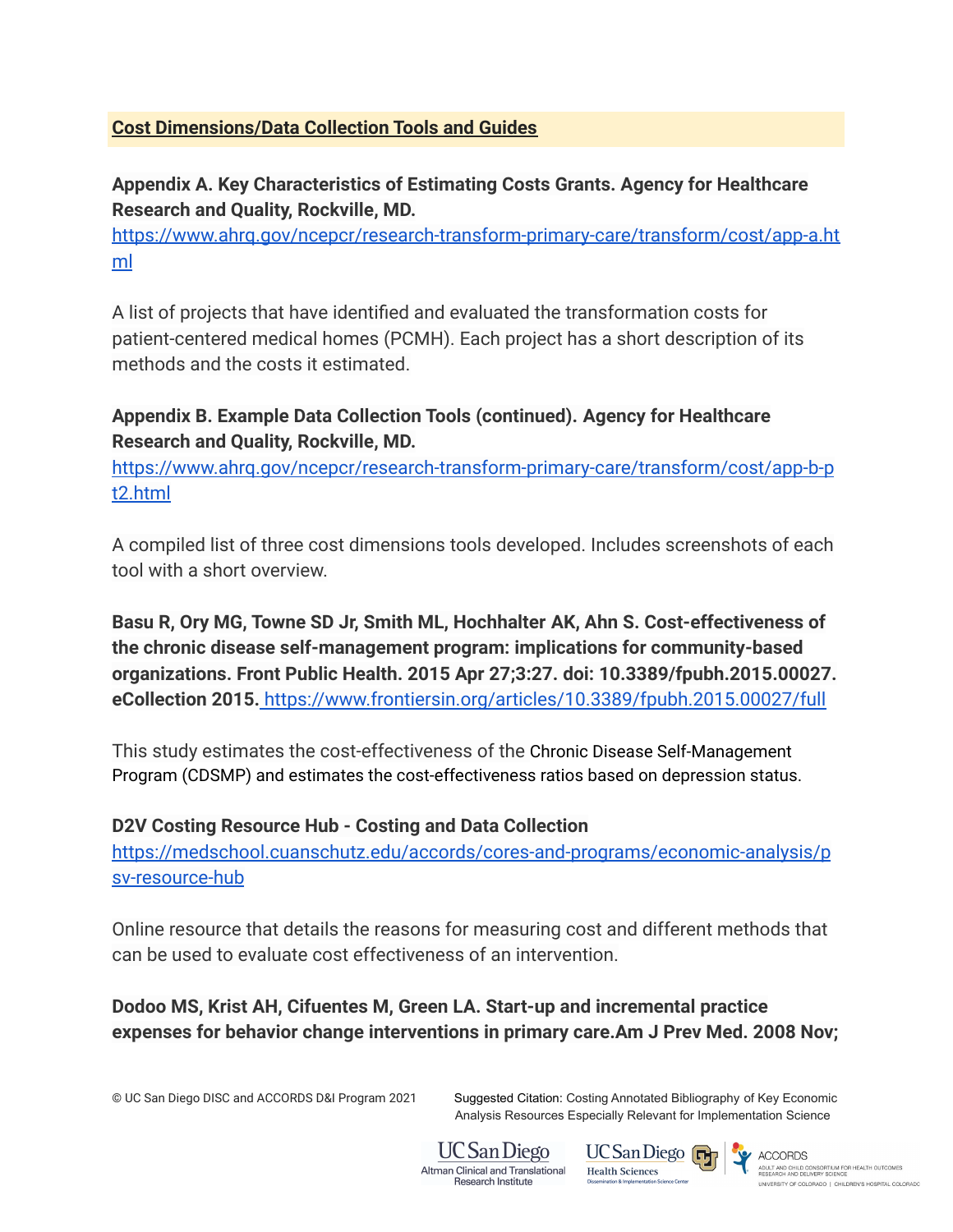**35(5 Suppl):S423-30. doi: 10.1016/j.amepre.2008.08.007.** <https://pubmed.ncbi.nlm.nih.gov/18929990/>

This study collected expenditure data for ten interventions using a standardized instrument. This was used in ten practice-based research networks across the United States.

**Eisman AB, Kilbourne AM, Dopp AR, Saldana L, Eisenberg D. Economic evaluation in implementation science: Making the business case for implementation strategies. Psychiatry Res. 2020 Jan;283:112433. doi: 10.1016/j.psychres.2019.06.008.** <https://pubmed.ncbi.nlm.nih.gov/31202612/>

This article provides an overview of different cost evaluation methods, presents different approaches to economic evaluation of implementation, and details a specific example for a cognitive-behavioral therapy program.

**Krist AH, Cifuentes M, Dodoo MS, Green LA. Measuring primary care expenses. J Am Board Fam Med. 2010 May-Jun;23(3):376-83. doi: 10.3122/jabfm.2010.03.090089.** <https://pubmed.ncbi.nlm.nih.gov/20453184/>

This article describes a field trial for a expenditure data collection tool. The tool was tested on 10 practice-based research networks.

**Prescription for Health, Guide for Collecting Expenditure Data in a Clinical Intervention in a Primary Care Practice**

[http://www.prescriptionforhealth.org/results/P4H\\_exp\\_template/hndt3\\_dtacolgd.pdf](http://www.prescriptionforhealth.org/results/P4H_exp_template/hndt3_dtacolgd.pdf)

An extensive guide that goes over the process for collecting expenditure data. The authors cover research design and give examples for how to fill out tables to keep track of expenditure data.

**Ritzwoller DP, Sukhanova A, Gaglio B, Glasgow RE. Costing behavioral interventions: a practical guide to enhance translation. Ann Behav Med. 2009 Apr;37(2):218-27. doi: 10.1007/s12160-009-9088-5.** <https://pubmed.ncbi.nlm.nih.gov/19291342/>

This paper recommends steps to evaluate the cost and cost effectiveness of interventions. The authors emphasize distinguishing intervention costs from

© UC San Diego DISC and ACCORDS D&I Program 2021 Suggested Citation: Costing Annotated Bibliography of Key Economic Analysis Resources Especially Relevant for Implementation Science



UC San Diego **Health Sciences** 



ACCORDS<br>ADULT AND CHILD CONSORTIUM FOR HEALTH OUTCOMES<br>RESEARCH AND DELIVERY SCIENCE UNIVERSITY OF COLORADO | CHILDREN'S HOSPITAL COLORADO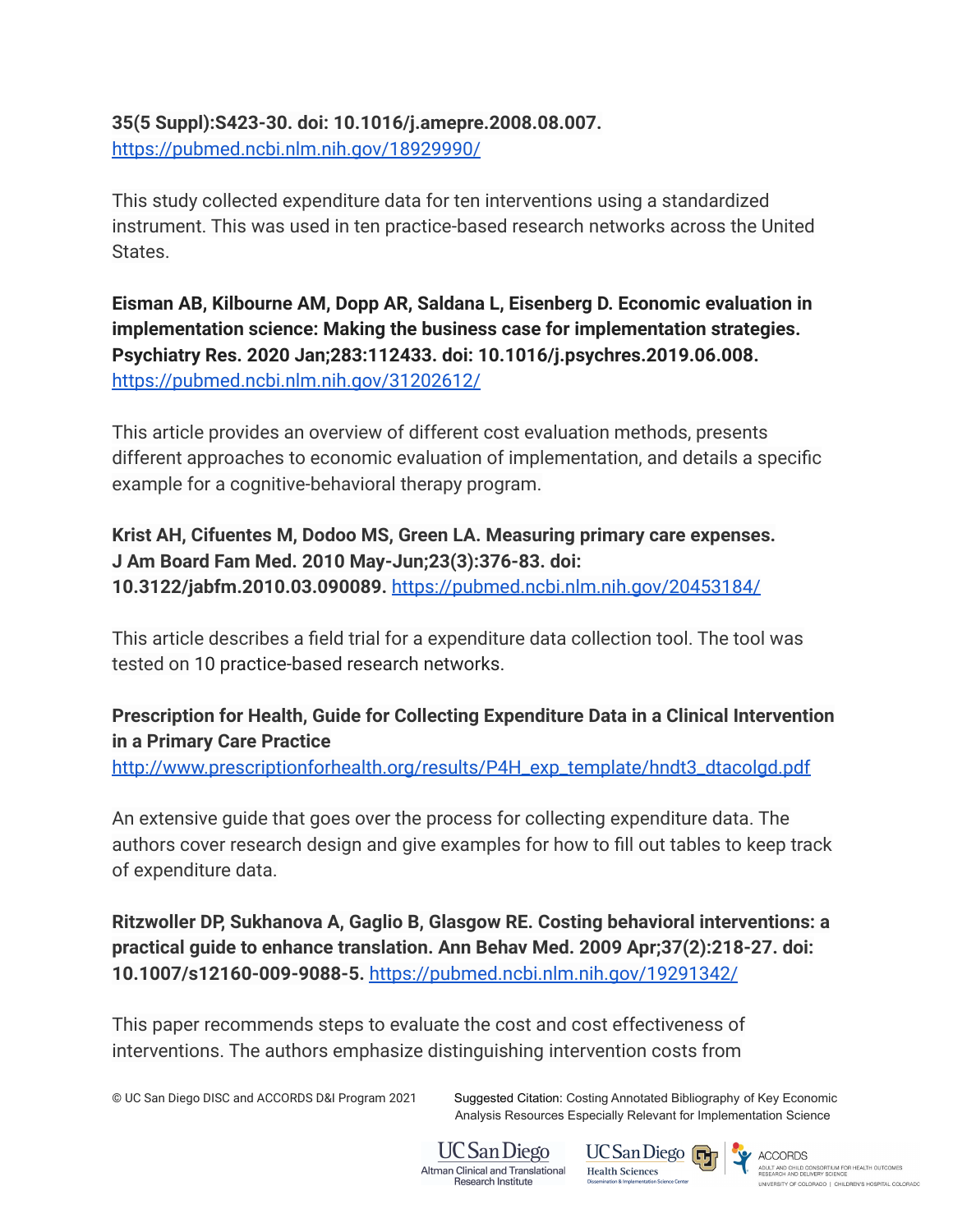R&D/recruitment costs and also including sensitivity analyses. The authors use a smoking reduction clinical trial to illustrate the procedures they outlined.

## <span id="page-8-0"></span>**Time-Driven Activity-Based Costing/Microcosting**

**Akhavan S, Ward L, Bozic KJ. Time-driven Activity-based Costing More Accurately Reflects Costs in Arthroplasty Surgery. Clin Orthop Relat Res. 2016 Jan;474(1):8-15. doi: 10.1007/s11999-015-4214-0.** <https://pubmed.ncbi.nlm.nih.gov/25721575/>

This study measures and compares the costs of different arthroplasty surgeries using two methods: time-driven activity-based costing and traditional hospital accounting.

**Anzai Y, Heilbrun ME, Haas D, Boi L, Moshre K, Minoshima S, Kaplan R, Lee VS. Dissecting Costs of CT Study: Application of TDABC (Time-driven Activity-based Costing) in a Tertiary Academic Center. Acad Radiol. 2017 Feb;24(2):200-208. doi: 10.1016/j.acra.2016.11.001.** <https://pubmed.ncbi.nlm.nih.gov/27988200/>

In this study, the authors used time-driven activity-based costing (TDABC), to assess the costs of performing an abdomen and pelvis computed tomography (AP CT) in an academic radiology department. The authors also identified opportunities to improve the efficiency at which this service is delivered.

**Cidav Z, Mandell D, Pyne J, Beidas R, Curran G, Marcus S. A pragmatic method for costing implementation strategies using time-driven activity-based costing. Implement Sci. 2020 May 5;15:28. doi: 10.1186/s13012-020-00993-1** [https://implementationscience.biomedcentral.com/articles/10.1186/s13012-020-0099](https://implementationscience.biomedcentral.com/articles/10.1186/s13012-020-00993-1) [3-1](https://implementationscience.biomedcentral.com/articles/10.1186/s13012-020-00993-1)

This article presents a new method for economic evaluation, combining time-driven activity-based costing and Proctor implementation framework. Use of this method is demonstrated with synthetic data.

**Findorff MJ, Wyman JF, Croghan CF, Nyman JA. Use of time studies for determining intervention costs. Nurs Res. 2005 Jul-Aug;54(4):280-4. doi: 10.1097/00006199-200507000-00011.** <https://pubmed.ncbi.nlm.nih.gov/16027571/>

This study assesses the use of time studies in determining the cost of personnel for evaluating the cost effectiveness of an intervention.

© UC San Diego DISC and ACCORDS D&I Program 2021 Suggested Citation: Costing Annotated Bibliography of Key Economic Analysis Resources Especially Relevant for Implementation Science



UC San Diego **Health Sciences** 



ACCORDS ADULT AND CHILD CONSORTIUM FOR HEALTH OUTCOMES<br>RESEARCH AND DELIVERY SCIENCE UNIVERSITY OF COLORADO | CHILDREN'S HOSPITAL COLORADO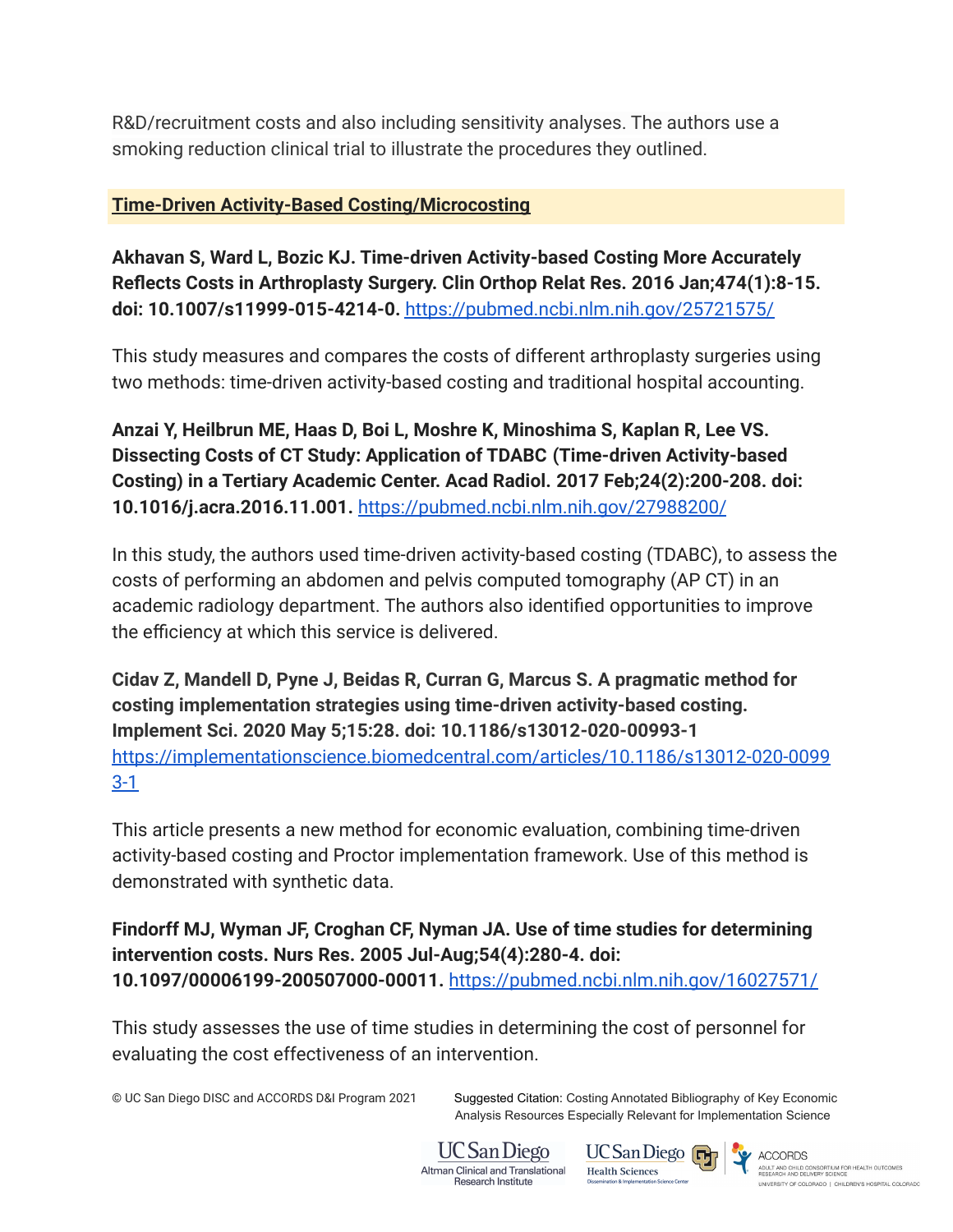## **Helmers RA, Kaplan RS. TDABC in primary care: Results of a Harvard/Mayo Clinic collaboration. Healthc Financ Manage. 2016 Jul;70(7):35-41.**

In this cover story, the authors assess the use of time-driven activity-based costing (TDABC) in a primary care setting. Explains the results of a Harvard Business School and Mayo Clinic collaboration.

# **Hilsenrath P, Eakin C, Fischer K. Price-transparency and cost accounting: challenges for health care organizations in the consumer-driven era. Inquiry. 2015 Apr 10;52:0046958015574981. doi: 10.1177/0046958015574981.** <https://pubmed.ncbi.nlm.nih.gov/25862425/>

Hilsenrath et al. discuss the use of activity-based costing (ABC) to better evaluate the cost of healthcare and improve pricing models.

**Kaplan RS, Witkowski M, Abbott M, Guzman AB, Higgins LD, Meara JG, Padden E, Shah AS, Waters P, Weidemeier M, Wertheimer S, Feeley TW. Using time-driven activity-based costing to identify value improvement opportunities in healthcare. J Healthc Manag. 2014 Nov-Dec;59(6):399-412.** <https://pubmed.ncbi.nlm.nih.gov/25647962/>

This article describes the use of time-driven activity-based costing in healthcare organizations in the United States and Europe, and the authors describe the opportunities for improvement found using this method.

**Kaplan RS. Improving value with TDABC. Healthc Financ Manage. 2014 Jun;68(6):76-83.** <https://pubmed.ncbi.nlm.nih.gov/24968629/>

This article explains how TDABC can be used to identify and document the costs and time spent in providing for patients going through a continuum of care.

© UC San Diego DISC and ACCORDS D&I Program 2021 Suggested Citation: Costing Annotated Bibliography of Key Economic Analysis Resources Especially Relevant for Implementation Science



UC San Diego **Health Sciences** 

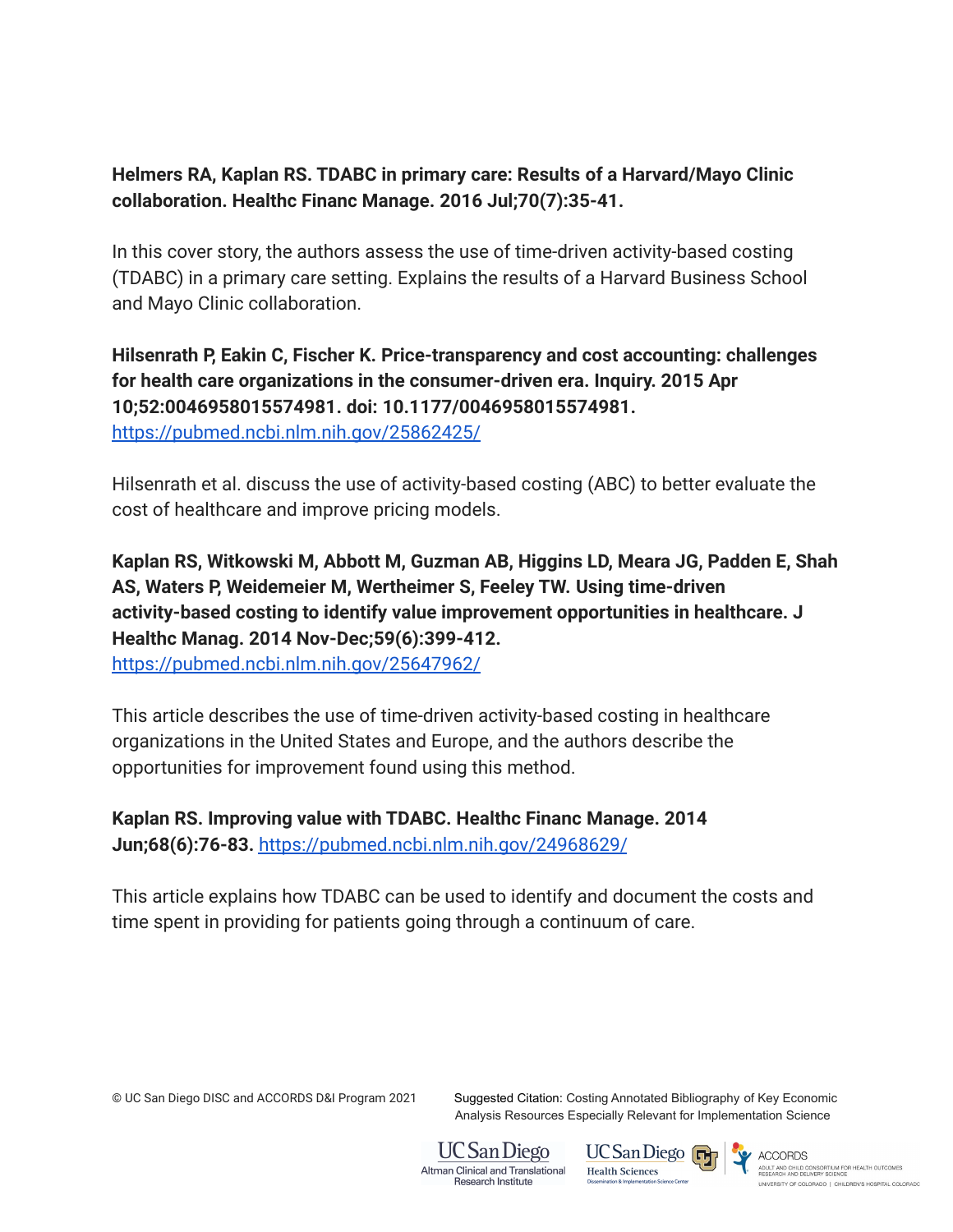# **Keel G, Savage C, Rafiq M, Mazzocato P. Time-driven activity-based costing in health care: A systematic review of the literature. Health Policy. 2017 Jul;121(7):755-763. doi: 10.1016/j.healthpol.2017.04.013.** <https://pubmed.ncbi.nlm.nih.gov/28535996/>

In this review, the authors explain why TDABC is relevant in health care, discuss how its application reflects a method developed for value-based health care, and present implications for TDABC use.

**Lee VS, Kawamoto K, Hess R, Park C, Young J, Hunter C, Johnson S, Gulbransen S, Pelt CE, Horton DJ, Graves KK, Greene TH, Anzai Y, Pendleton RC. Implementation of a Value-Driven Outcomes Program to Identify High Variability in Clinical Costs and Outcomes and Association With Reduced Cost and Improved Quality. JAMA. 2016 Sep 13;316(10):1061-72. doi: 10.1001/jama.2016.12226.** <https://pubmed.ncbi.nlm.nih.gov/27623461/>

In this article, the authors attempt to measure the relationship a value-driven outcomes tool has with quality measures to individual patient encounters with cost reduction and health outcome optimization.

**Porter, Michael E., and Thomas H. Lee. "The Strategy That Will Fix Health Care." Harvard Business Review 91, no. 10 (October 2013): 50–70.** <https://www.hbs.edu/faculty/Pages/item.aspx?num=45614>

In this article, the authors discuss how cost effectiveness analyses can be used to improve healthcare and provide high-value care.

**Ruger JP, Emmons KM, Kearney MH, Weinstein MC.Measuring the costs of outreach motivational interviewing for smoking cessation and relapse prevention among low-income pregnant women. BMC Pregnancy Childbirth. 2009 Sep 23;9:46. doi: 10.1186/1471-2393-9-46.** <https://pubmed.ncbi.nlm.nih.gov/19775455/>

In this study, the authors developed a micro-costing methodology to estimate the costs of "outreach motivational interviewing for smoking cessation and relapse prevention among low-income pregnant women." The authors test this methodology with a randomized controlled trial (RCT), and report the results.

© UC San Diego DISC and ACCORDS D&I Program 2021 Suggested Citation: Costing Annotated Bibliography of Key Economic Analysis Resources Especially Relevant for Implementation Science



UC San Diego **Health Sciences**